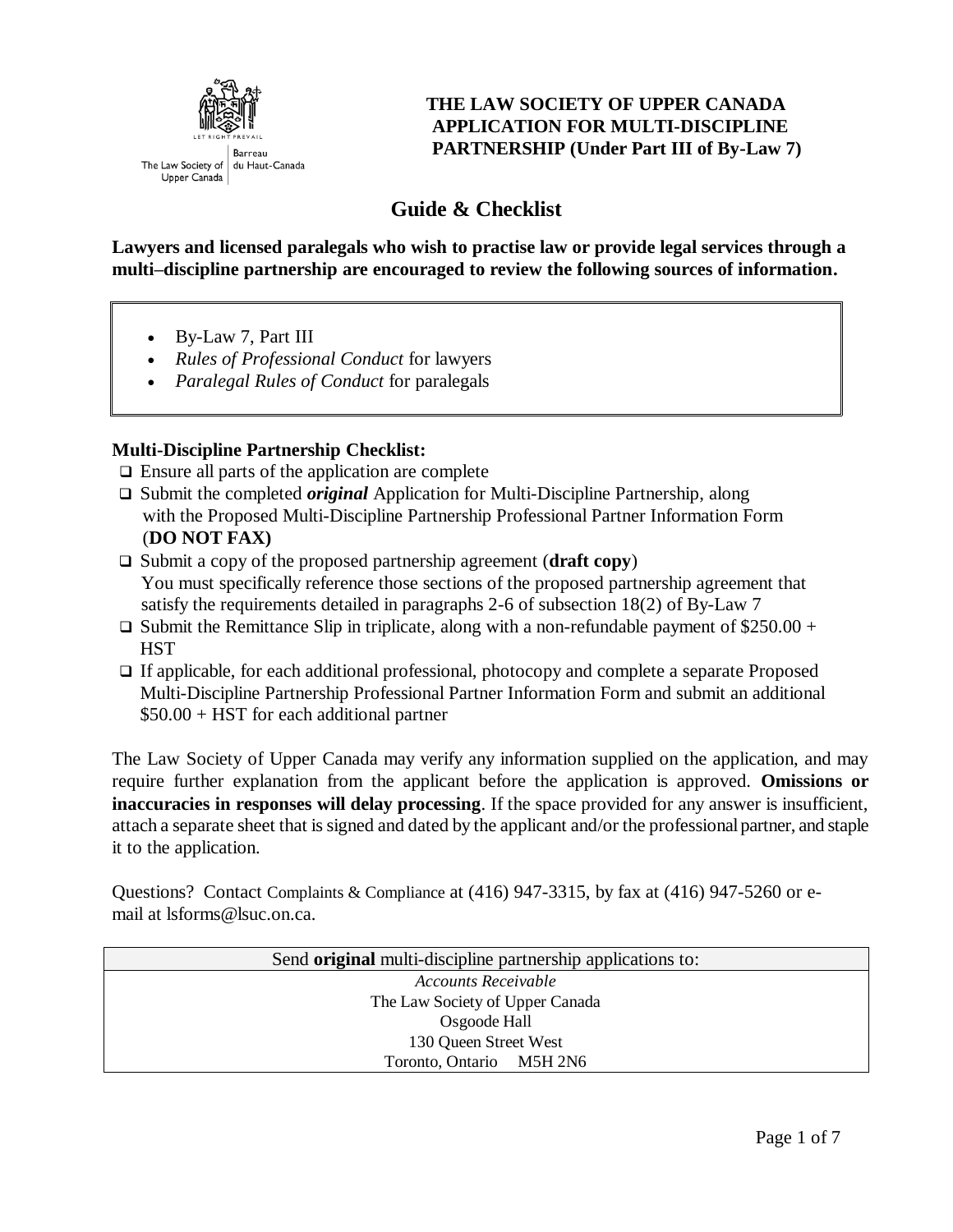

#### **THE LAW SOCIETY OF UPPER CANADA APPLICATION FOR MULTI-DISCIPLINE PARTNERSHIP (Under Part III of By-Law 7)**

## **PART A: APPLICANT INFORMATION**

| 1. NAME AND LAW SOCIETY NUMBER:                                         |                                                                   |                                                                                                                         |
|-------------------------------------------------------------------------|-------------------------------------------------------------------|-------------------------------------------------------------------------------------------------------------------------|
|                                                                         |                                                                   |                                                                                                                         |
| <b>First Name</b>                                                       | Middle Name                                                       | Last Name                                                                                                               |
|                                                                         |                                                                   |                                                                                                                         |
| 2. BUSINESS CONTACT INFORMATION:                                        |                                                                   |                                                                                                                         |
| <b>Business Address:</b>                                                |                                                                   |                                                                                                                         |
|                                                                         | <u> 1989 - Johann John Stone, mars eta biztanleria (h. 1982).</u> |                                                                                                                         |
|                                                                         |                                                                   | Mobile:                                                                                                                 |
|                                                                         |                                                                   | Fax:                                                                                                                    |
|                                                                         |                                                                   | Email:                                                                                                                  |
|                                                                         |                                                                   |                                                                                                                         |
| contact information.                                                    |                                                                   | Note: By-Law 8 requires licensees to notify the Law Society immediately after any change to their                       |
|                                                                         |                                                                   |                                                                                                                         |
| 3. ALTERNATE CONTACT INFORMATION, if applicable:                        |                                                                   |                                                                                                                         |
| alternate contact person:                                               |                                                                   | If there are multiple lawyer/paralegal partners in the proposed multi-discipline partnership, please provide us with an |
| <b>First Name</b>                                                       | Middle Name                                                       | <b>Last Name</b>                                                                                                        |
|                                                                         |                                                                   |                                                                                                                         |
| 4. AREA(S) OF LAW/LEGAL SERVICES:                                       |                                                                   |                                                                                                                         |
| What area(s) of law do you practise/what legal services do you provide? |                                                                   |                                                                                                                         |
|                                                                         |                                                                   |                                                                                                                         |
|                                                                         |                                                                   |                                                                                                                         |
|                                                                         |                                                                   |                                                                                                                         |
|                                                                         |                                                                   |                                                                                                                         |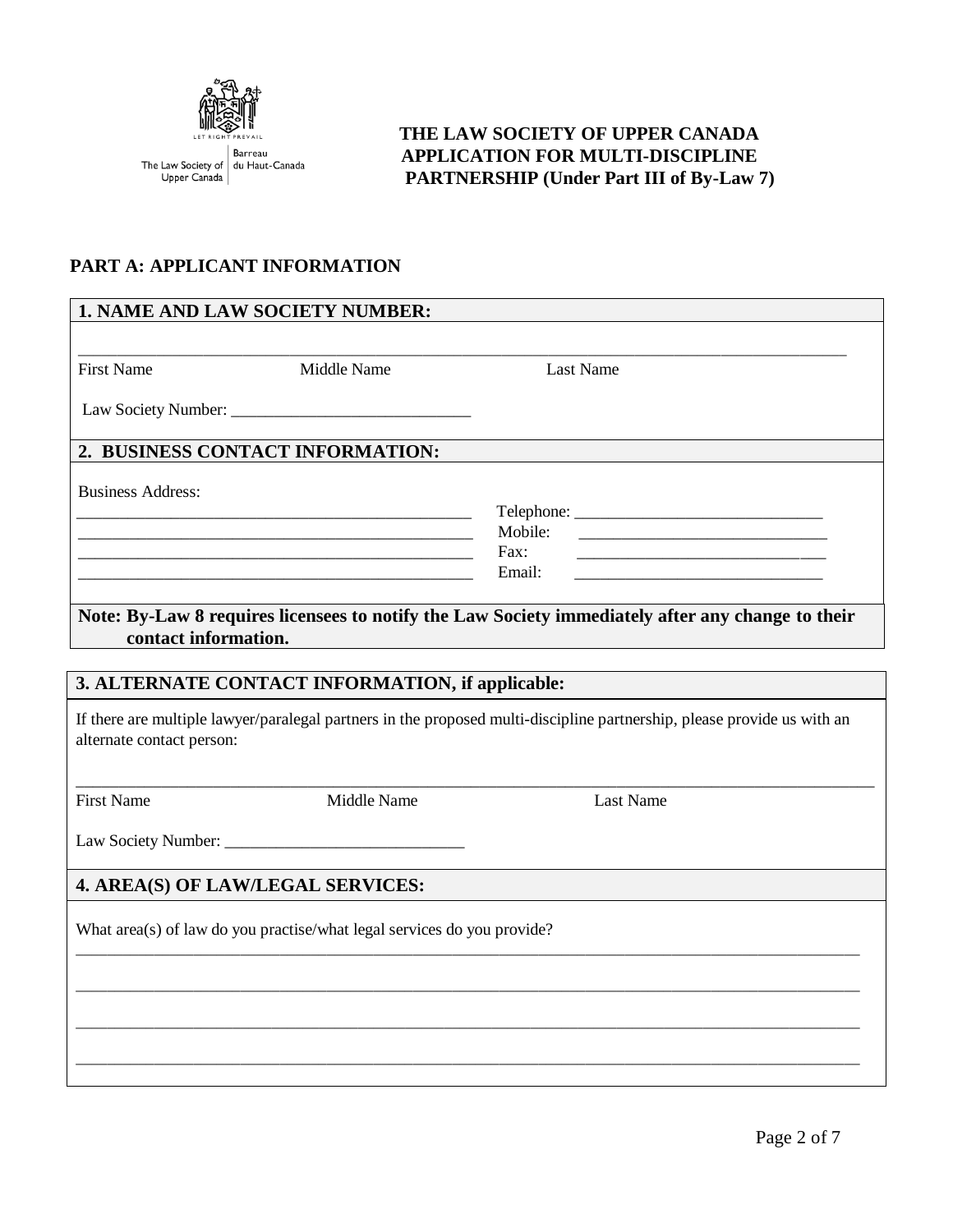#### **PART B: INFORMATION ABOUT THE PROPOSED MULTI-DISCIPLINE PARTNERSHIP**

| 5. CONTACT INFORMATION:                                                                                                                                                                                  |                                                                                                    |  |  |
|----------------------------------------------------------------------------------------------------------------------------------------------------------------------------------------------------------|----------------------------------------------------------------------------------------------------|--|--|
|                                                                                                                                                                                                          |                                                                                                    |  |  |
| Address where the proposed multi-discipline partnership intends to carry on business:                                                                                                                    |                                                                                                    |  |  |
| <u> 1980 - Johann John Stone, mars and de British and de British and de British and de British and de British an</u>                                                                                     |                                                                                                    |  |  |
|                                                                                                                                                                                                          | Mobile:<br><u> 1980 - Jan Barnett, fransk politik (d. 1980)</u>                                    |  |  |
| Fax:<br><u> 1989 - Johann John Stone, mars eta bat eta bat eta bat ez arte eta bat ez arte eta bat ez arte ez arte ez ar</u>                                                                             |                                                                                                    |  |  |
| <u> 1980 - Jan James James Jan James James James James James James James James James James James James James Jam</u>                                                                                     | Email:                                                                                             |  |  |
| NOTE: If the proposed multi-discipline partnership intends to carry on business at more than one location,<br>provide the address and contact information for each additional location as an attachment. |                                                                                                    |  |  |
| <b>6. NON-LICENSEE PROFESSIONAL PARTNER INFORMATION:</b>                                                                                                                                                 |                                                                                                    |  |  |
| List the name $(s)$ of the proposed non-licensee<br>professional partner(s):                                                                                                                             | List the profession, trade, or occupation of the proposed<br>non-licensee professional partner(s): |  |  |
|                                                                                                                                                                                                          |                                                                                                    |  |  |
|                                                                                                                                                                                                          |                                                                                                    |  |  |
|                                                                                                                                                                                                          |                                                                                                    |  |  |
|                                                                                                                                                                                                          |                                                                                                    |  |  |

#### **7. BY-LAW 7 – REQUIRED CONDITIONS:**

By signing this application, I confirm:

- i) that the non-licensee professional partner(s) is/are qualified to practise a profession, trade or occupation that supports or supplements my practice of law/provision of legal services;
- ii) that I have satisfied myself that the non-licensee professional partner(s) is/are of good character; and
- iii) that I have made the necessary arrangements that will enable me to comply with section 26 of By-Law 7.

I understand that pursuant to section 19 of By-Law 7, I am responsible for ensuring that in the proposed multidiscipline partnership, the non-licensee professional partner(s) practises his/her/its profession, trade or occupation with the appropriate level of skill, judgment and competence and that he/she/it will comply with the *Law Society Act*, its regulations, the Law Society's By-Laws, the rules of practice and procedure, the Law Society's rules of conduct for the licensee and the Law Society's policies and guidelines.

I also understand that I may be required by the Law Society to dissolve the proposed multi-discipline partnership in the event I breach section 19, section 25, subsection 26(1), subsection 26(3) or section 30 of By-Law 7.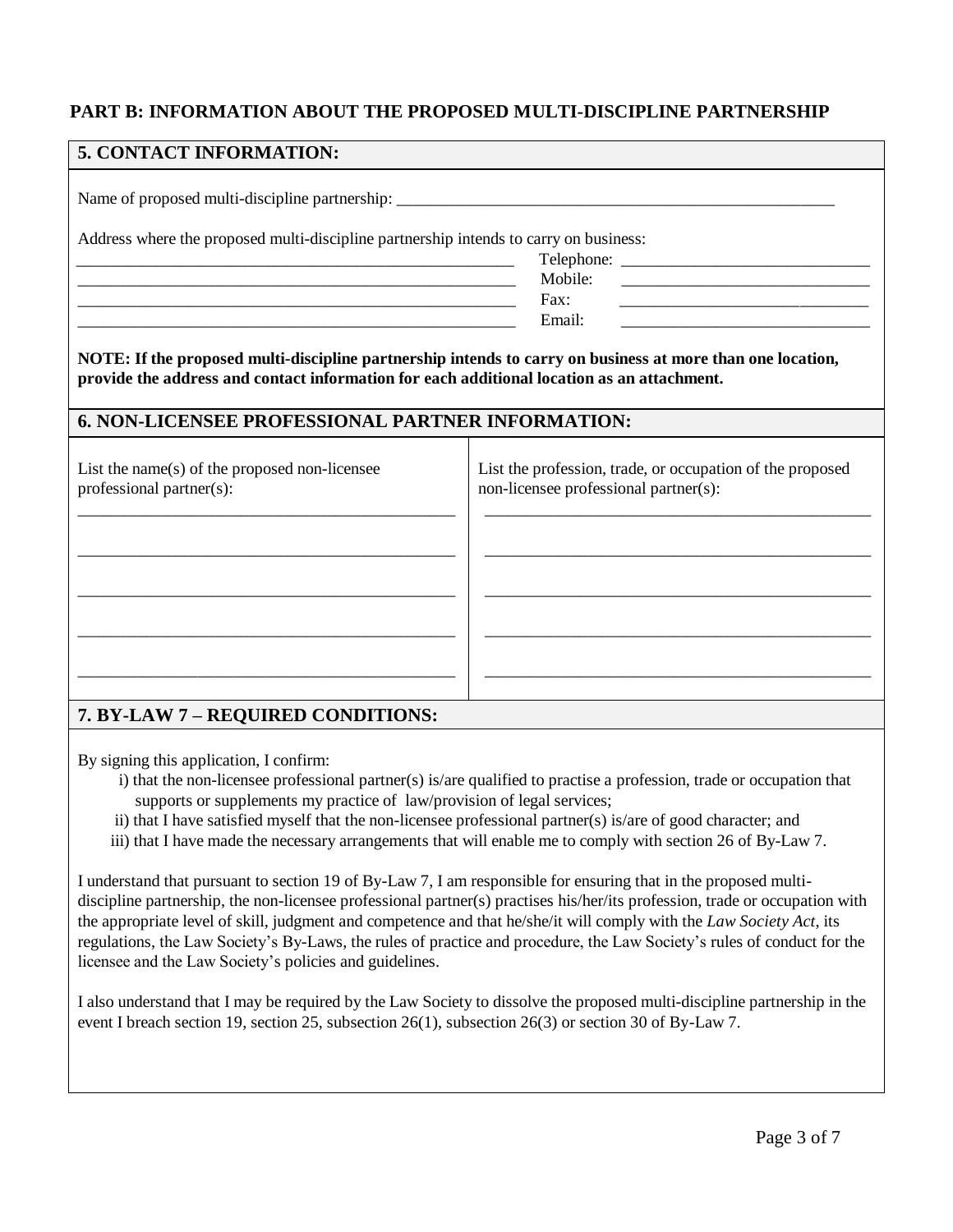#### **PART C – LAWYER/PARALEGAL LICENSEE APPLICANT AUTHORIZATION AND DECLARATION**

I will provide any additional specific authorization or any release that is required for the purpose of enabling the Law Society of Upper Canada to obtain any information required to review this application.

I understand that I have a continuing obligation to immediately provide written notification of any change to the information that I have provided to the Law Society of Upper Canada in connection with this application, including but not limited to any changes to the proposed multi- discipline partnership as detailed in subsection 21(1) of By-Law 7, as well as any changes to my employment status or information, or changes to my liability insurance coverage.

I acknowledge that I have read Part III of By-Law 7.

I understand that I must file a Multi-Discipline Partnership Report each year and that failure to do so may result in the suspension of my licence pursuant to subsection 47(1) of the *Law Society Act*.

I declare that all information supplied by me with respect to this application, and in the documents provided in connection with this application, is true, accurate, and complete.

#### **DECLARED BEFORE ME**

**at \_\_\_\_\_\_\_\_\_\_\_\_\_\_\_ , \_\_\_\_\_\_\_\_\_\_\_\_\_\_\_\_\_ )** 

on the \_\_\_\_\_\_ day of \_\_\_\_\_\_\_\_ , 20 \_\_\_\_\_\_ )

 **Signature of Applicant**

**(Commissioner for Oaths or Notary Public)**

| (for office use only) |                |
|-----------------------|----------------|
| Approved by:          | Approval date: |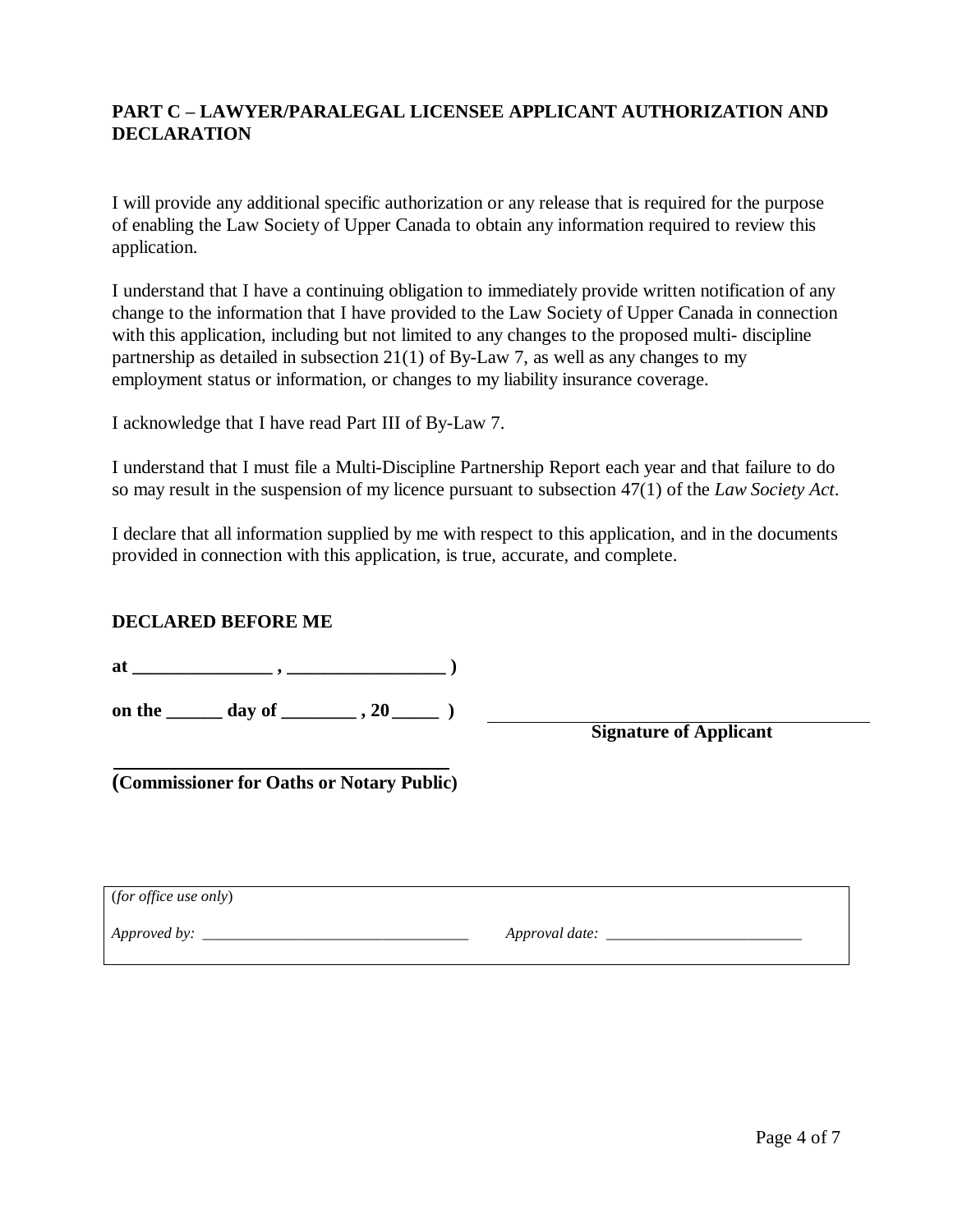

**Each professional and, if the professional is a professional corporation, each individual who provides services through the professional corporation, must complete and sign a separate Professional Partner Information Form and submit it along with the Application for Multi-Discipline Partnership.**

**NOTE:** *If the professional is a professional corporation, one professional partner must attach a copy of the Certificate of Authorization and a list of the individuals who provide services through the professional corporation.*

| 1. PROFESSIONAL PARTNER INFORMATION: |                                                                                                                     |                           |                                                                    |
|--------------------------------------|---------------------------------------------------------------------------------------------------------------------|---------------------------|--------------------------------------------------------------------|
|                                      |                                                                                                                     |                           |                                                                    |
| <b>First Name</b>                    | Middle Name                                                                                                         | <b>Last Name</b>          |                                                                    |
|                                      |                                                                                                                     |                           |                                                                    |
|                                      |                                                                                                                     |                           |                                                                    |
| 2. CONTACT INFORMATION:              |                                                                                                                     |                           |                                                                    |
| Address:                             | <u> 1980 - Johann Barbara, martxa alemaniar argumento este alemaniar alemaniar alemaniar alemaniar alemaniar al</u> | Mobile:<br>Fax:<br>Email: | <u> 1989 - Johann John Stone, mensk politik fotograf (d. 1989)</u> |
|                                      | Will you provide services independently of the proposed multi-discipline partnership?                               |                           | $\Box$ YES $\Box$ NO                                               |
| Business/Employer Name and Address:  | If YES, provide additional business contact information:                                                            | Mobile:<br>Fax:<br>Email: |                                                                    |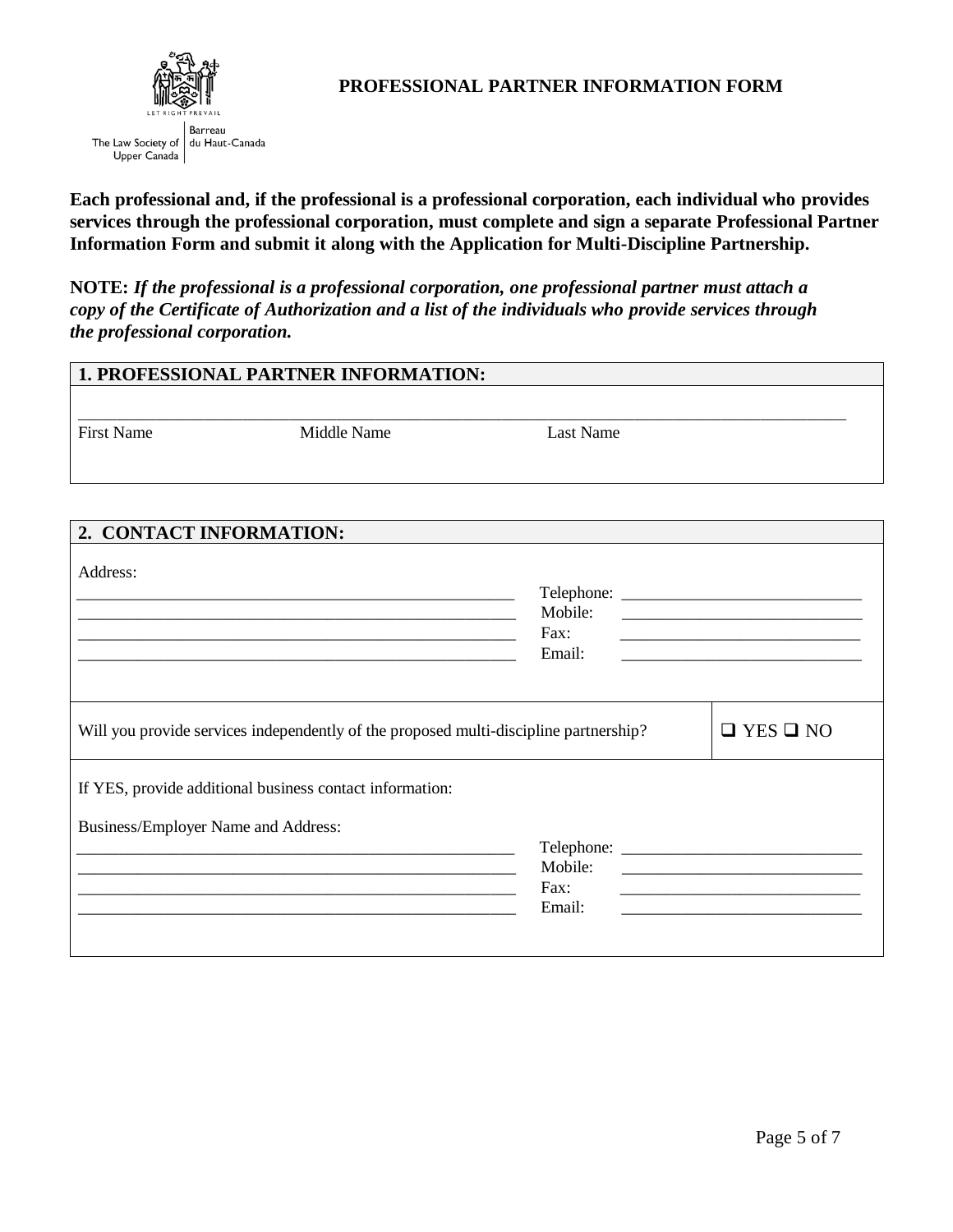### **3. PROFESSIONAL SERVICES AND QUALIFICATIONS:**

**a)** What profession, trade, or occupation will be provided to the clients of the proposed multi-discipline partnership?

\_\_\_\_\_\_\_\_\_\_\_\_\_\_\_\_\_\_\_\_\_\_\_\_\_\_\_\_\_\_\_\_\_\_\_\_\_\_\_\_\_\_\_\_\_\_\_\_\_\_\_\_\_\_\_\_\_\_\_\_\_\_\_\_\_\_\_\_\_\_\_\_\_\_\_\_\_\_\_\_\_\_\_\_\_\_\_\_\_\_\_\_\_\_\_\_\_\_\_\_\_

\_\_\_\_\_\_\_\_\_\_\_\_\_\_\_\_\_\_\_\_\_\_\_\_\_\_\_\_\_\_\_\_\_\_\_\_\_\_\_\_\_\_\_\_\_\_\_\_\_\_\_\_\_\_\_\_\_\_\_\_\_\_\_\_\_\_\_\_\_\_\_\_\_\_\_\_\_\_\_\_\_\_\_\_\_\_\_\_\_\_\_\_\_\_\_\_\_\_\_\_\_

\_\_\_\_\_\_\_\_\_\_\_\_\_\_\_\_\_\_\_\_\_\_\_\_\_\_\_\_\_\_\_\_\_\_\_\_\_\_\_\_\_\_\_\_\_\_\_\_\_\_\_\_\_\_\_\_\_\_\_\_\_\_\_\_\_\_\_\_\_\_\_\_\_\_\_\_\_\_\_\_\_\_\_\_\_\_\_\_\_\_\_\_\_\_\_\_\_\_\_\_\_

**b)** How many years have you practised the profession, trade, or occupation?

| c) ACADEMIC BACKGROUND:      |                                      |                                 |  |
|------------------------------|--------------------------------------|---------------------------------|--|
| Name of Academic Institution | Degree/Certificate/Diploma Obtained: | Year Degree/Certificate/Diploma |  |
|                              |                                      | Obtained:                       |  |
|                              |                                      |                                 |  |
|                              |                                      |                                 |  |
|                              |                                      |                                 |  |
|                              |                                      |                                 |  |
|                              |                                      |                                 |  |
|                              |                                      |                                 |  |
|                              |                                      |                                 |  |
|                              |                                      |                                 |  |
|                              |                                      |                                 |  |

| d) PROFESSIONAL ASSOCIATION(S): |                                                                                                                   |                       |  |
|---------------------------------|-------------------------------------------------------------------------------------------------------------------|-----------------------|--|
|                                 | Set out in chronological order your membership history in professional organizations where you are or have been a |                       |  |
| member.                         |                                                                                                                   |                       |  |
| Dates<br>(DD/MM/YY)             | Name, address, and telephone of the professional association:                                                     | <b>Current Status</b> |  |
| to                              |                                                                                                                   |                       |  |
| to                              |                                                                                                                   |                       |  |